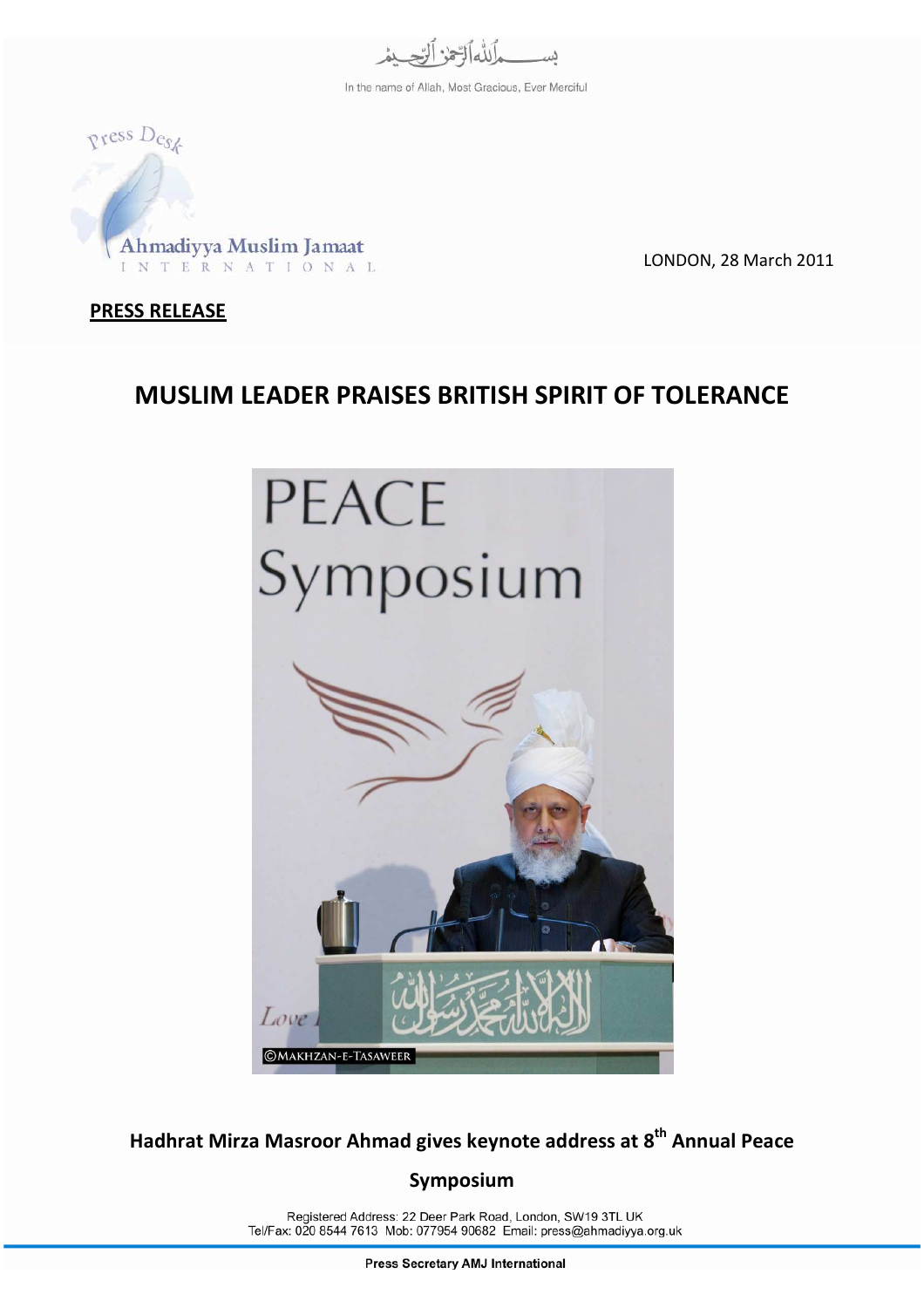

On Saturday 26<sup>th</sup> March 2011 the Head of the Ahmadiyya Muslim Jamaat, Hadhrat Mirza Masroor Ahmad, spoke at length upon the issue of achieving global peace whilst delivering the keynote address at the  $8<sup>th</sup>$  Annual Peace Symposium of the Ahmadiyya Muslim Jamaat UK, held at the Baitul Futuh Mosque in Morden. The event attracted an audience of over 1,000, including Government Ministers, MPs, senior Foreign Embassy officials and members of the British armed forces.

During the event the 2<sup>nd</sup> Ahmadiyya Peace Prize was presented to Abdul Sattar Eidhi, the founder of the Eidhi Foundation, in recognition of his continued efforts in terms of social welfare and humanitarian relief. The award was accepted by Mr Eidhi via a video message due to him being otherwise engaged in facilitating the relief efforts for the Japan earthquake victims.



In his welcome address, Rafiq Ahmad Hayat, the President of the Ahmadiyya Muslim Jamaat UK, said that the Ahmadiyya community was leading the way in removing misconceptions about Islam. It was a religion that advocated peace, understanding and thus the Ahmadiyya Muslim Jamaat promoted integration and dialogue at all levels.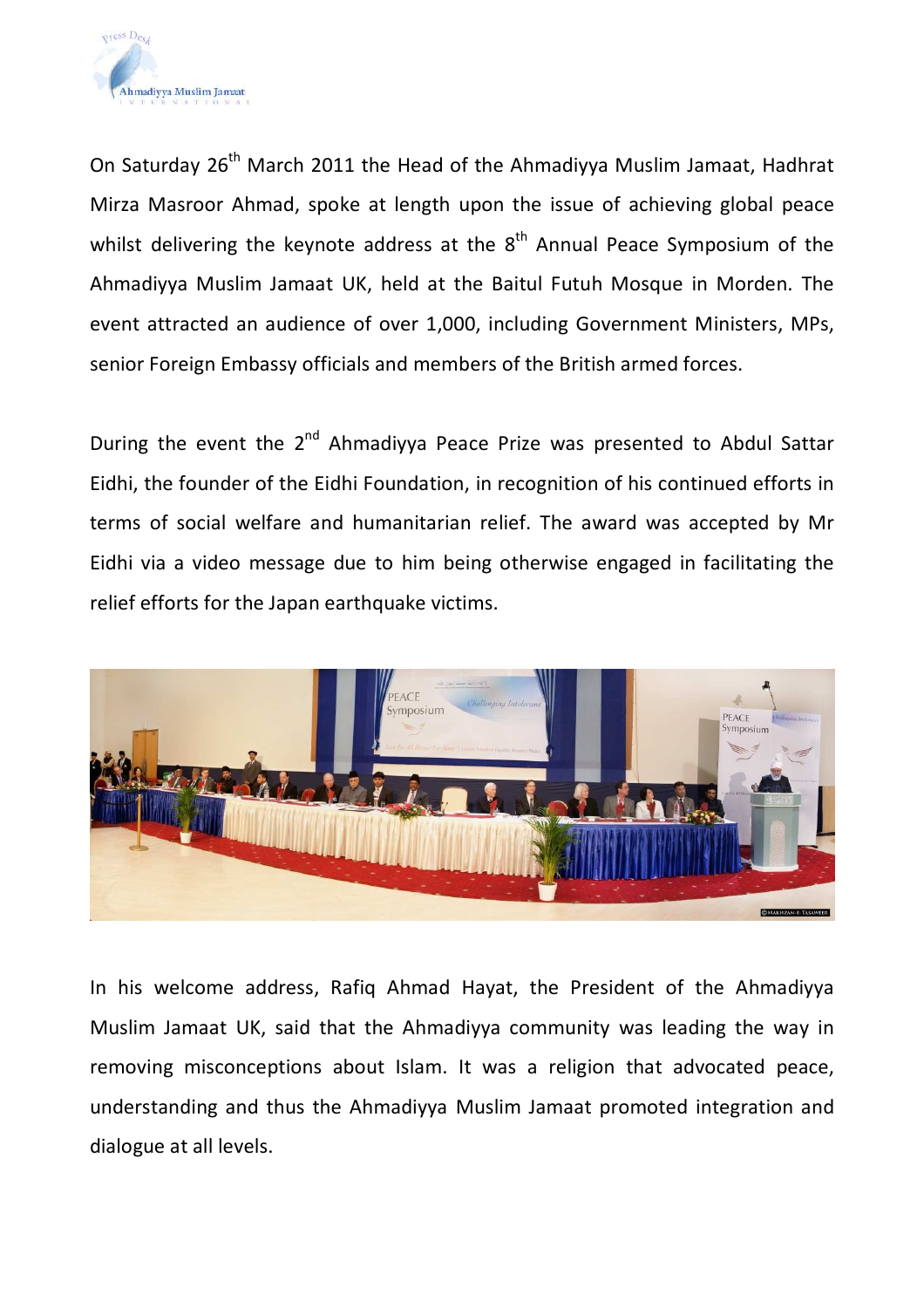

Siobhain McDonagh, MP for Mitcham and Morden, quoted a verse of the Holy Qur'an which advocates justice and fair dealing in all circumstances. She said that justice and tolerance were fundamental to a peaceful society.

Lord Eric Avebury who last year won the inaugural Ahmadiyya Peace Prize for his continued efforts to promote human rights across the world said that the root cause of all the recent conflict in the world was intolerance. He said that existing UN mechanisms required reform and that he felt that the Ahmadiyya Muslim Jamaat was very well placed to play a key role in that process.



Ed Davey, MP for Surbiton and Kingston and Minister for Employment Relations, paid tribute to the Ahmadiyya Muslim Jamaat for 'championing the cause of peace of peace worldwide'. He said that the Jamaat's motto of 'Love for All, Hatred for None' was a truly inspiring message.

Dominic Grieve QC, MP for Beaconsfield and the Attorney General, said that in the past year the world had witnessed many examples of intolerance for example attacks on Ahmadi Muslims and on Christians. The world faced constant challenges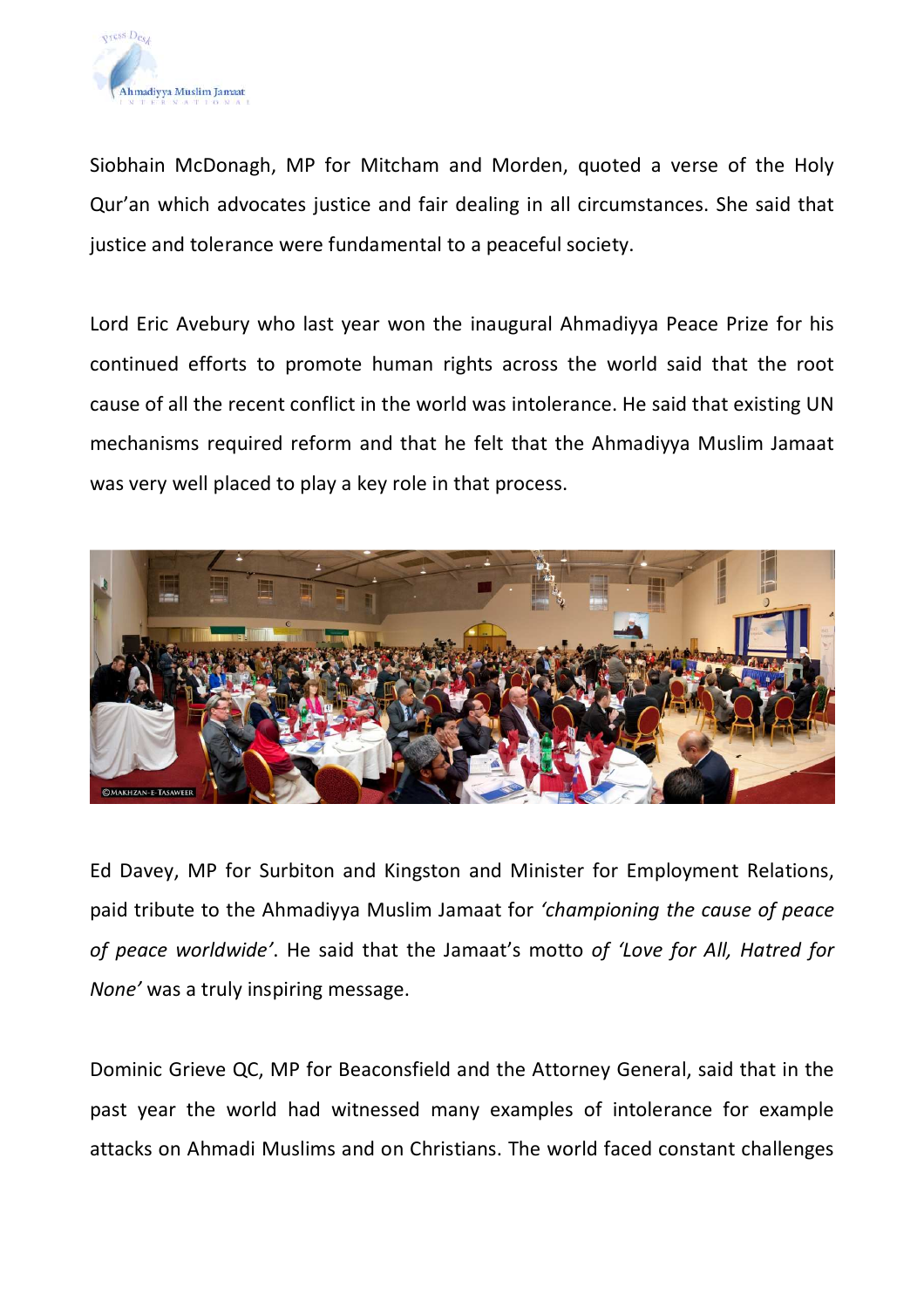

and the biggest challenge was ensuring that each person was free to exercise his own conscience and free will. If this principle was observed then people in conflict ridden countries could come to have the same rights that are taken for granted in countries such as the UK.

Hadhrat Mirza Masroor Ahmad, the world Head of the Ahmadiyya Muslim Jamaat, then presented the second annual Ahmadiyya Peace Prize to Abdul Sattar Eidhi. Accepting the award via a video message Mr Eidhi said:

"I do not believe in differences. I believe in humanity. I never ask those in need what religion they practice, I just see that they are human and that they need my help. The best means for achieving peace is humanity; we all must have love for our fellow mankind."



The recipient went onto thank the Ahmadiyya Muslim Jamaat for honouring him with the prize and further congratulating the Jamaat on its continued service to humanity and disaster relief throughout the world.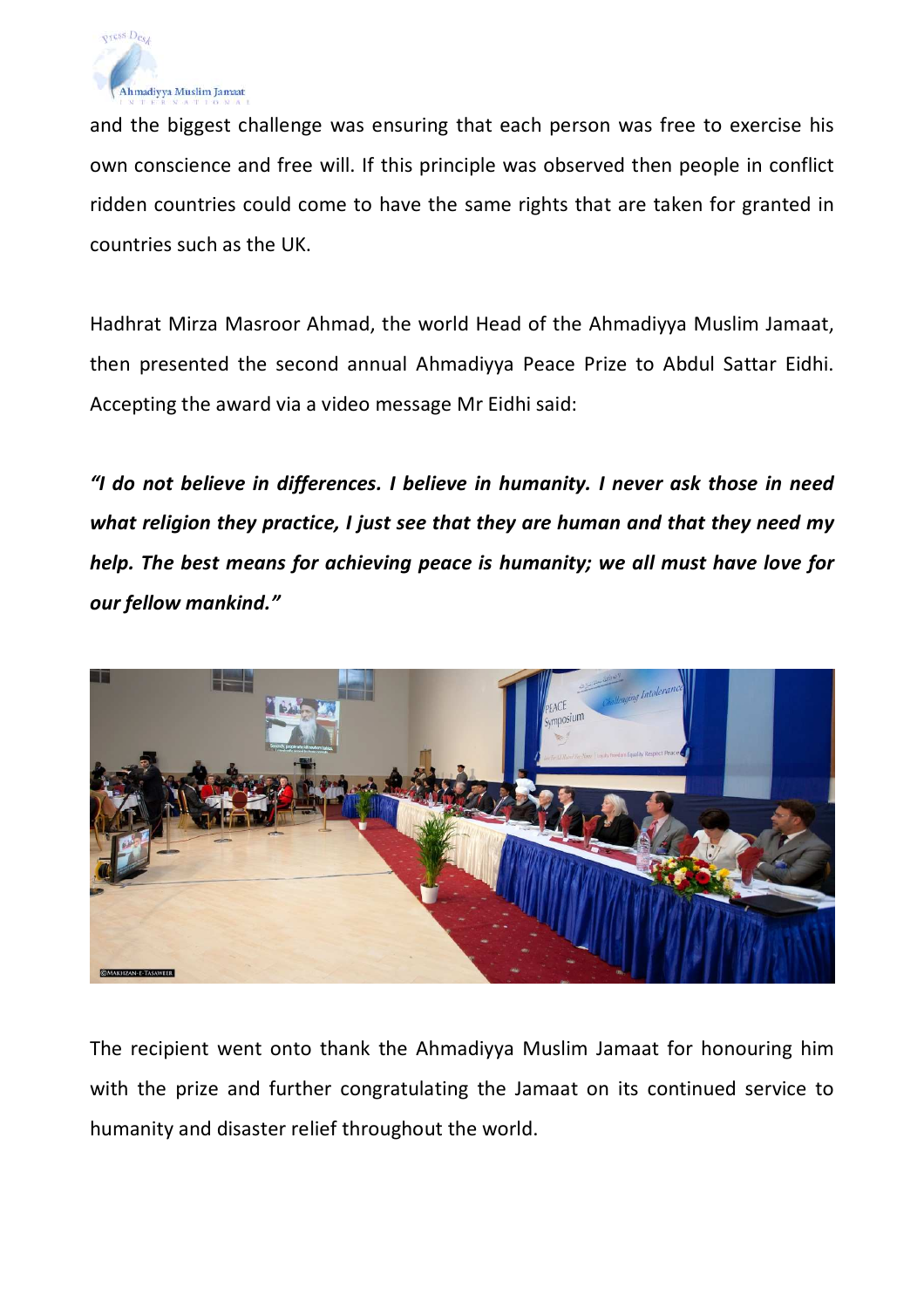

During his keynote address Hadhrat Mirza Masroor Ahmad spoke about the causes underpinning the current political turmoil sweeping through many Arab and North African countries; about Britain's long term pursuit of tolerance and justice; the failure of the United Nations to fulfil its mandate, the restrictions placed upon Muslims in certain countries and the continued peaceful reaction of the Ahmadiyya Muslim Jamaat in the face of the bitterest persecution.

Commenting upon recent developments and unrest in North Africa and the Middle East, His Holiness said that the fundamental basis for peace was truth and justice and failure to heed this would lead to dissent. He said:

"In short, the disorder taking place these days in the world, whether on a national or international scale, is based upon just one factor – and that is a complete lack of justice which is causing anxiety and restlessness to develop. The question arises that how can the present situation in the world be resolved. It is through the development of a relationship with God and exhibiting the truth."

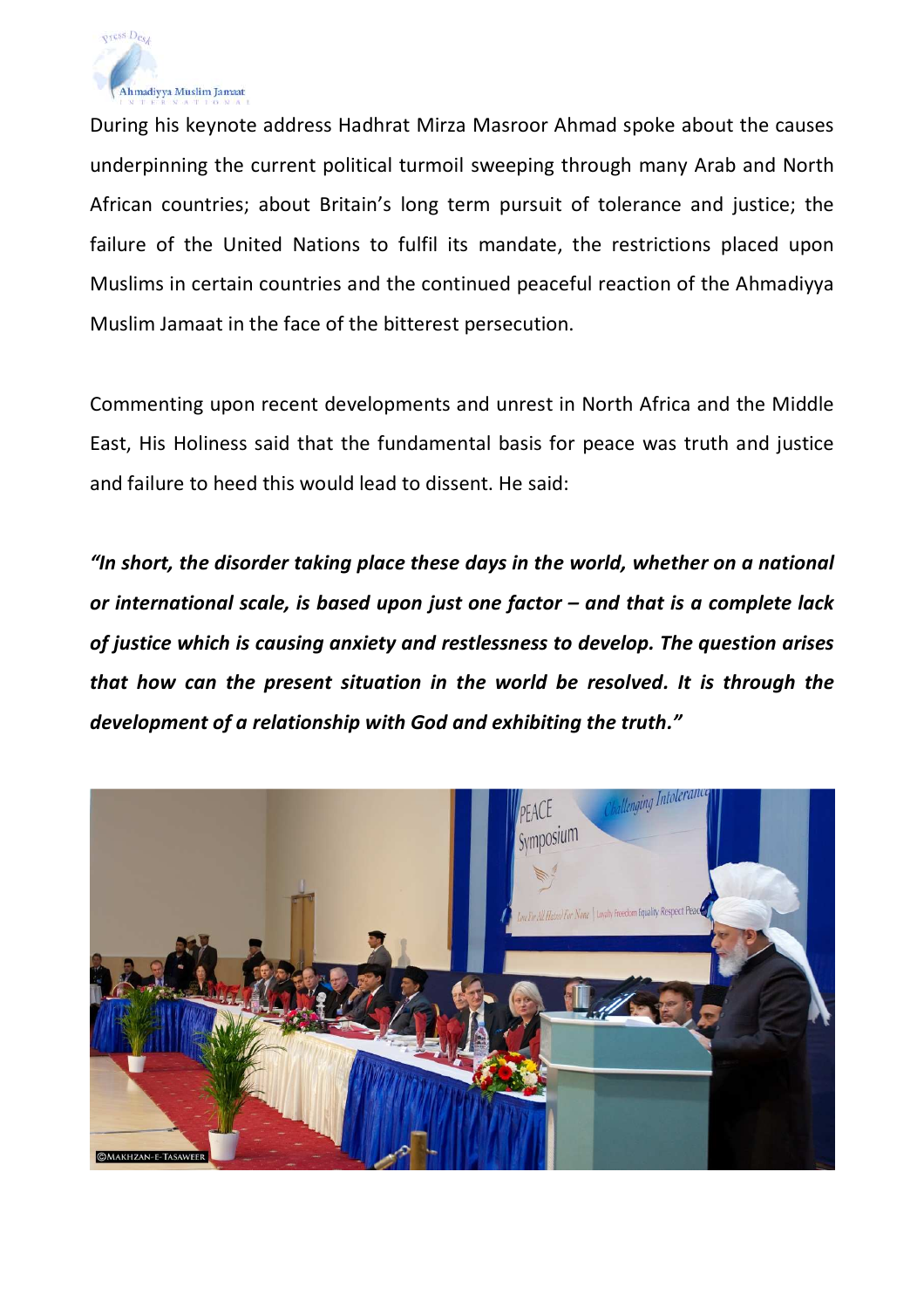

His Holiness commented upon the role of the United Nations in international relations. He said:

"Now if we assess and examine the United Nations then we see that in its history apart from a few occasions it has never fulfilled the requirements of justice and therefore has failed to fulfil its role properly. This is because factors such as materialism, the forming of blocs and alliances, vested interests, personal enmity and grudges have all proved obstacles to acting with due justice. And so the United Nations has not been able to establish peace because it has not displayed true impartiality and fair dealing."



His Holiness also spoke of how certain countries had chosen to restrict or prohibit certain harmless practices or traditions. However the British Government had not followed this path. His Holiness said this was due to the tolerant nature of the British people. He said: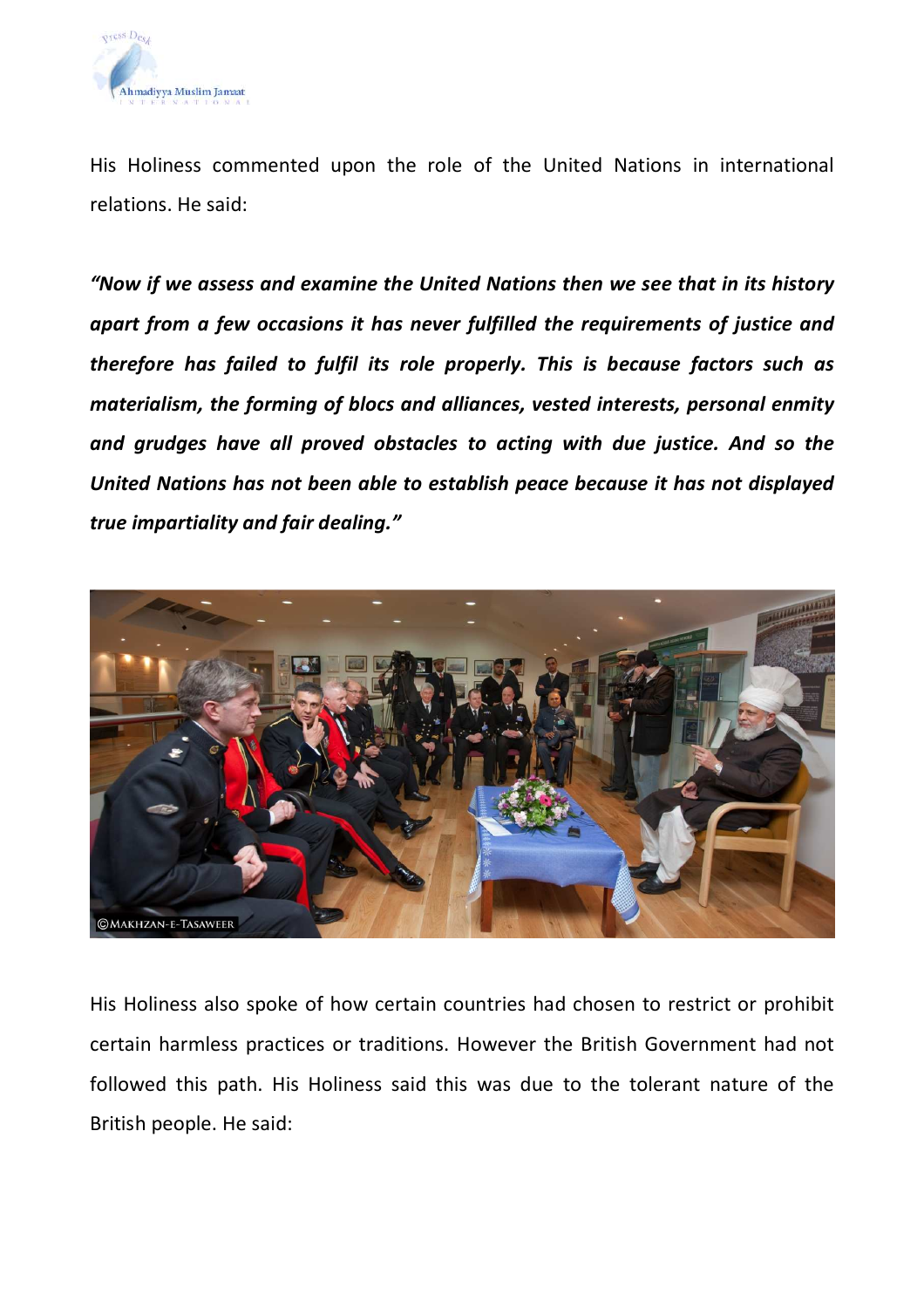

"The UK is one of those countries that has become home to people of many different nations, cultures and religions of the world. Although in comparison to many larger countries the UK is relatively small in size, the broad mindedness of its people has made it like a world in itself… Due to the open-minded and progressive nature of the UK public there is a positive influence here which means that whichever political party comes into power, it does not toy with the sentiments of religious followers when discussing religious issues. It is my prayer that this desire for justice remains their guiding principle."



His Holiness concluded his address by speaking about the persecution faced by the Ahmadiyya Muslim Jamaat. He said that in May last year 86 Ahmadi Muslims were brutally martyred whilst offering their Friday prayers. Similarly in February this year 3 Ahmadi Muslims in Indonesia were martyred in the most barbaric manner. His Holiness said that despite such cruelties and injustices the Ahmadiyya Muslim Jamaat never responded with anything other than with peace. He said: